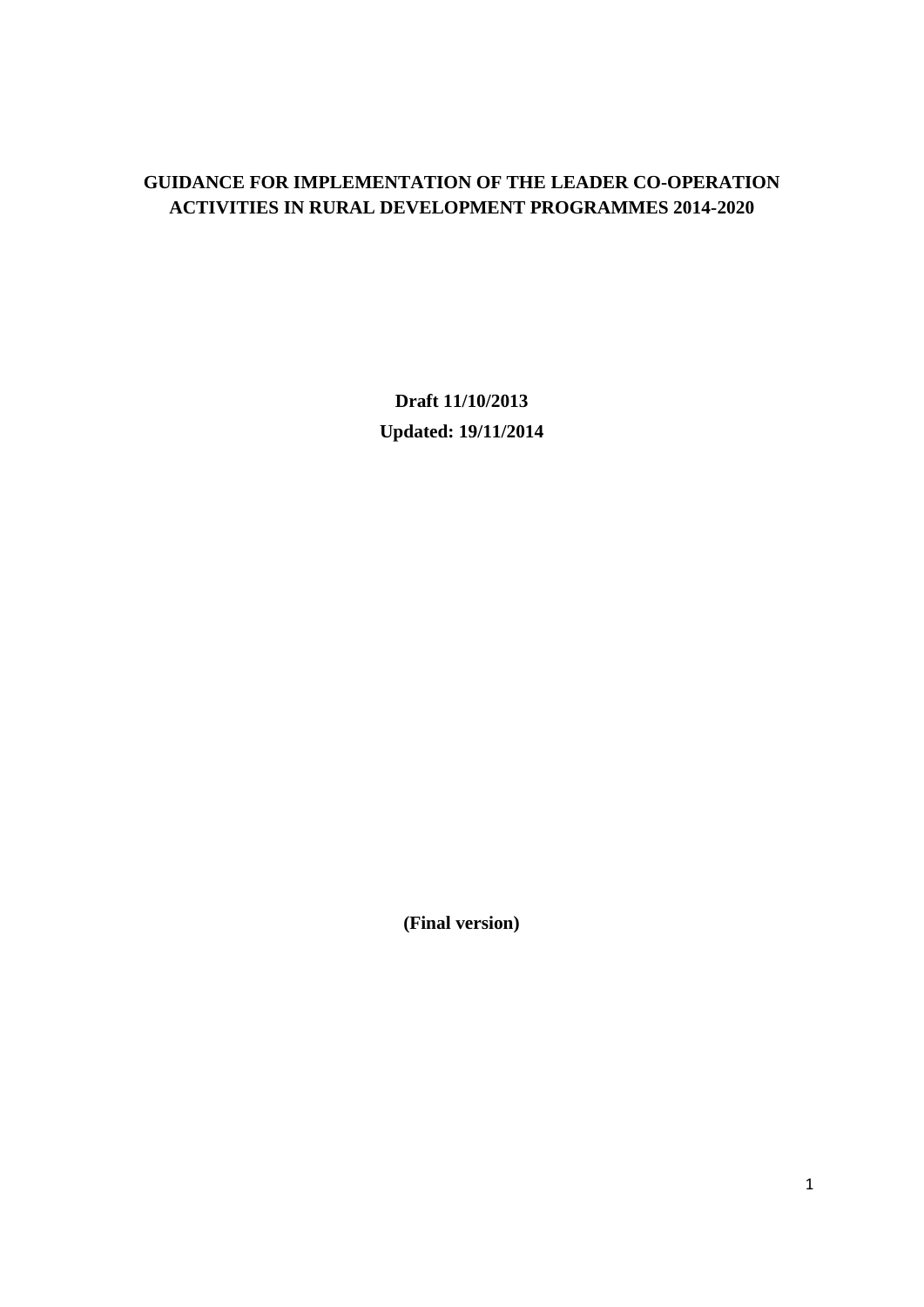# **Table of Contents**

| 6. The role of the rural networks (ENRD and NRNs) in LEADER cooperation  12 |
|-----------------------------------------------------------------------------|
|                                                                             |
|                                                                             |
|                                                                             |
|                                                                             |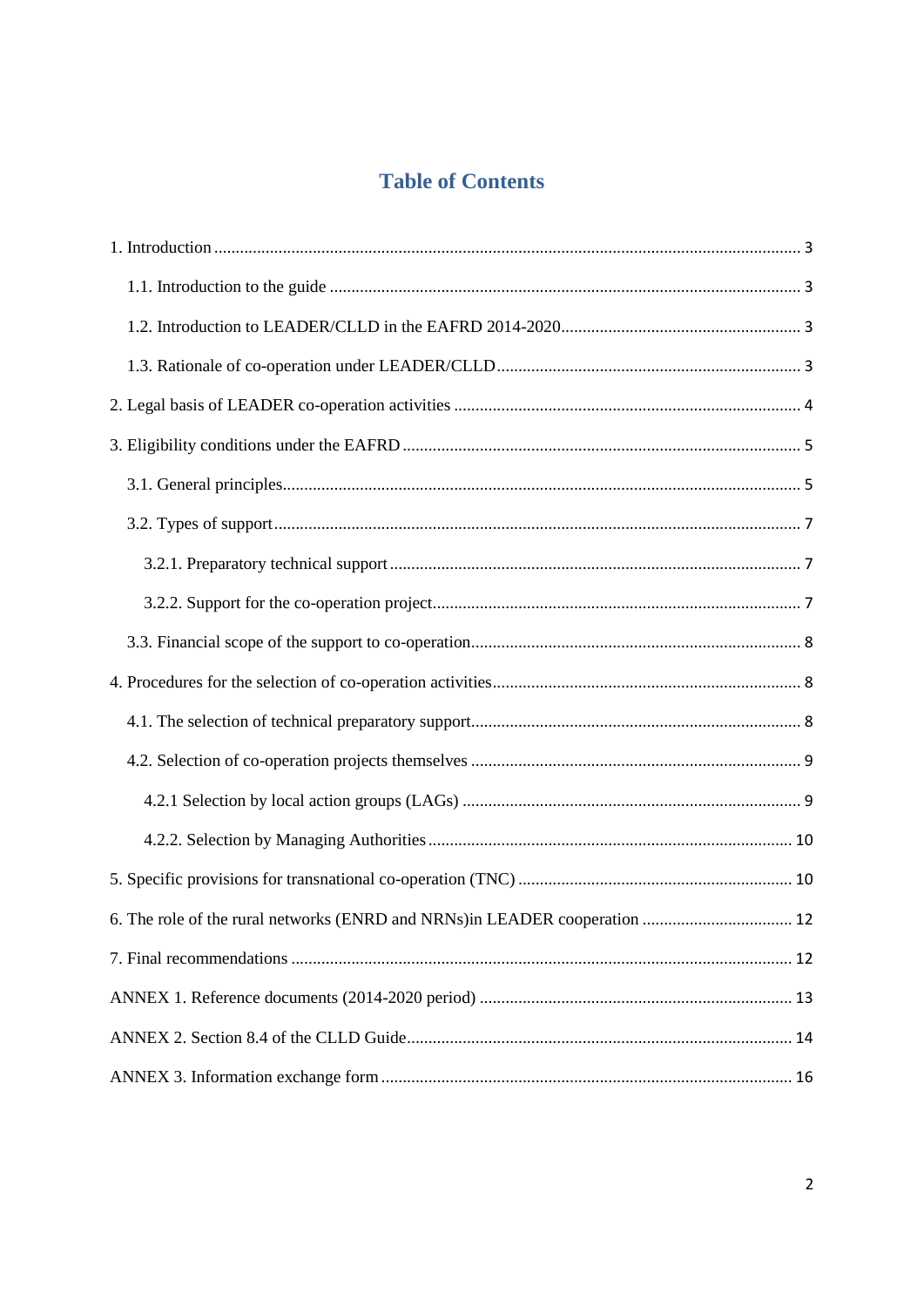#### <span id="page-2-0"></span>**1. Introduction**

#### <span id="page-2-1"></span>*1.1. Introduction to the guide*

This guide aims to clarify the role of co-operation activities under LEADER in the rural development programmes 2014-2020.

This guide should be regarded as an indicative reference document and does not create any new legislative rules. In any event, interpretation of Community law is ultimately the role of the European Court of Justice.

This document is complementary to the Guidance on Community-led Local Development (CLLD) - issued by the four Directorates-General (DGs) of the European Commission responsible for the  $ESI$ -Funds<sup>1</sup> - which already illustrates CLLD co-operation activities as provided for in the Common Provisions Regulation (CPR) and in the fund-specific regulations for the  $EAFRD<sup>2</sup>$  and the  $EMFF.<sup>3</sup>$ 

#### <span id="page-2-2"></span>*1.2. Introduction to LEADER/CLLD in the EAFRD 2014-2020*

During the period 2014-2020, the EAFRD will support transnational and inter-territorial cooperation projects carried out by local action groups (LAGs) as part of the implementation of local development strategies (LDS) selected under CLLD/LEADER.

Support for co-operation is a mandatory element of the LEADER measure. Both the preparatory support for co-operation and support for co-operation projects must be included in the Rural Development Programmes (RDPs). However, although recommended, it is not mandatory at the LAG level. Individual LAGs may be free to decide whether or not to use the support for co-operation available.

#### <span id="page-2-3"></span>*1.3. Rationale of co-operation under LEADER/CLLD*

Co-operation is a **way to widen local views and bring new knowledge to the area in order to improve local strategies.** It can **boost the innovative character of local development actions** and contribute to increased competitiveness of the area through: capacity building and bringing in new business partners; and diffusion of innovation, know-how and new skills.

In addition to the potential benefits of inter-territorial co-operation (within a Member State), **transnational co-operation gives supplementary European added value to local development.**

Co-operation of a LAG area with other geographical areas can be **a key component of any CLLD/LEADER local development strategy (LDS)** or an **additional asset to this strategy**. It can evolve in stages from exchange of experience, to the transfer of promising practice to a common activity. Co-operation with other territories implementing CLLD/LEADER can be a **strategic tool which the LAG can use to reach the critical mass needed for some projects** or **to pool complementary resources and expertise**.

<sup>1</sup> <sup>1</sup> European Structural and Investment Funds

<sup>2</sup> European Agricultural Fund for Rural Development

<sup>3</sup> European Maritime and Fisheries Fund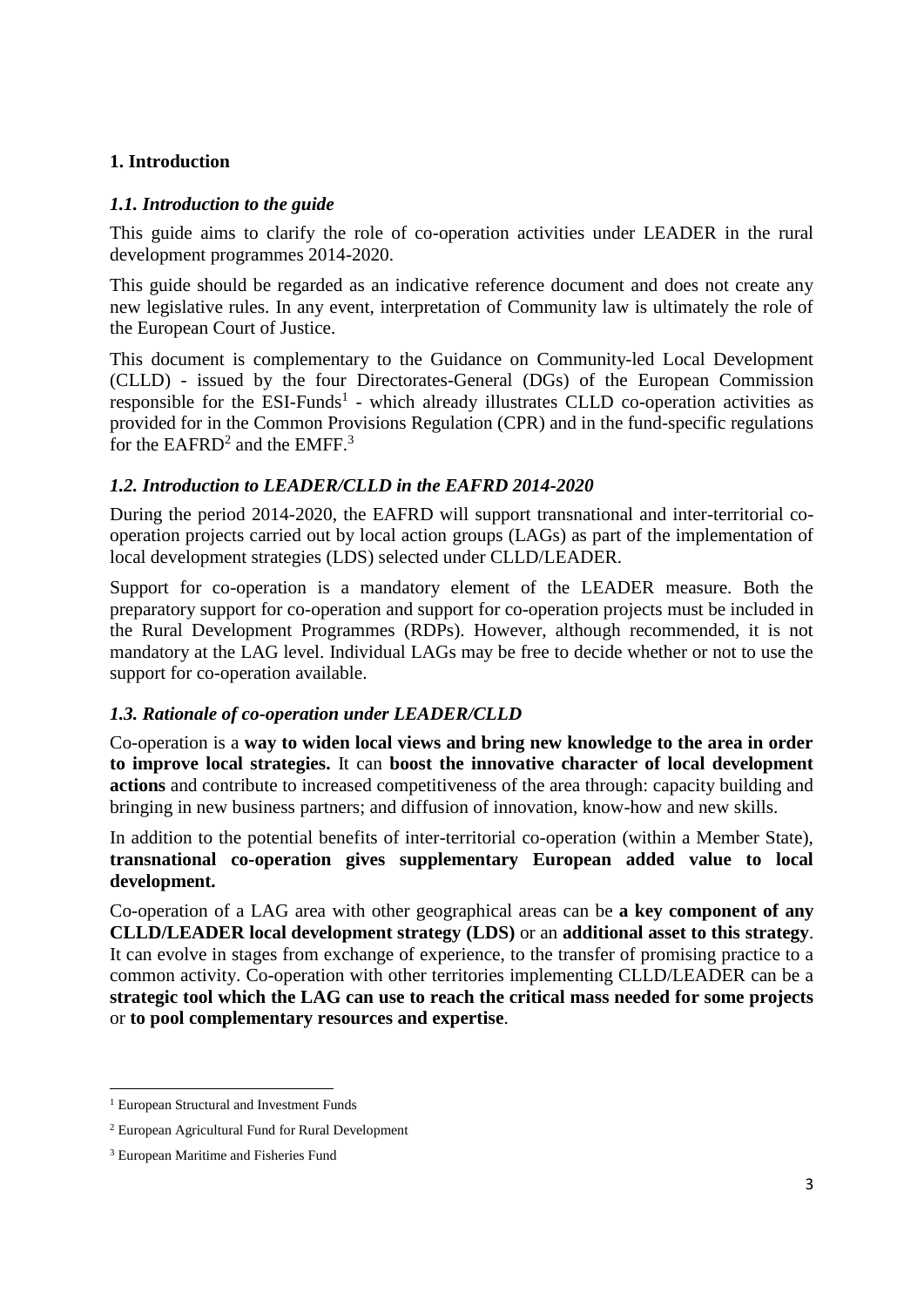#### <span id="page-3-0"></span>**2. Legal basis of LEADER co-operation activities**

Co-operation under LEADER is based on different legal texts.

#### **Regulation 1303/2013 (CPR):**

Art. 32 *Community-led local development*

(2) Community-led local development shall be:

(d) designed taking into account local needs and potential, and include innovative features in the local context, networking and, where appropriate, cooperation.

Art. 34 *Local action groups*

(3) The tasks of local action groups shall include the following:

(f) selecting operations and fixing the amount of support and, where relevant, presenting the proposals to the body responsible for final verification of eligibility before approval;

(5) In case of cooperation activities of local action groups as referred to in point (c) of Art. 35(1), the tasks set out in point (f) of paragraph 3 of this Article may be carried out by the responsible managing authority.

Art. 35 *Support from the European Structural and Investment Funds for community-led local development*

(1) Support from the ESI Funds concerned for community-led local development shall cover:

(c) preparation and implementation of the local action group's cooperation activities;

#### **Regulation 1305/2013 (EAFRD Regulation):**

Art. 44 *LEADER co-operation activities*

(1) The support referred to in point (c) of Article 35(1) of Regulation (EU) No 1303/2013 shall be granted to:

(a) co-operation projects within a Member State (inter-territorial co-operation) or co-operation projects between territories in several Member States or with territories in third countries (transnational cooperation),

(b) preparatory technical support for inter-territorial and transnational co-operation projects, on condition that local action groups are able to demonstrate that they are envisaging the implementation of a concrete project.

(2) Apart from other local action groups, the partners of a local action group under the EAFRD may be:

(a) a group of local public and private partners in a rural territory that is implementing a local development strategy within or outside the Union;

(b) a group of local public and private partners in a non-rural territory that is implementing a local development strategy.

(3) In cases where co-operation projects are not selected by the local action groups, Member States shall establish a system of ongoing application.

They shall make public the national or regional administrative procedures concerning the selection of transnational co-operation projects and a list of eligible costs at the latest two years after the date of the approval of their rural development programmes.

Approval of co-operation projects by the competent authority shall take place no later than four months after the date of submission of the project application.

(4) Member States shall communicate to the Commission the approved transnational co-operation projects.

Art. 52 *European network for rural development*

(3) The tasks of the network shall be to (…)

(g) support the national networks and transnational co-operation initiatives and the exchange concerning actions and experience in the field of rural development with networks in third countries;

(h) specifically for local action groups: (…)

(ii) cooperate with the networking and technical support bodies for local development set up by the ERDF, the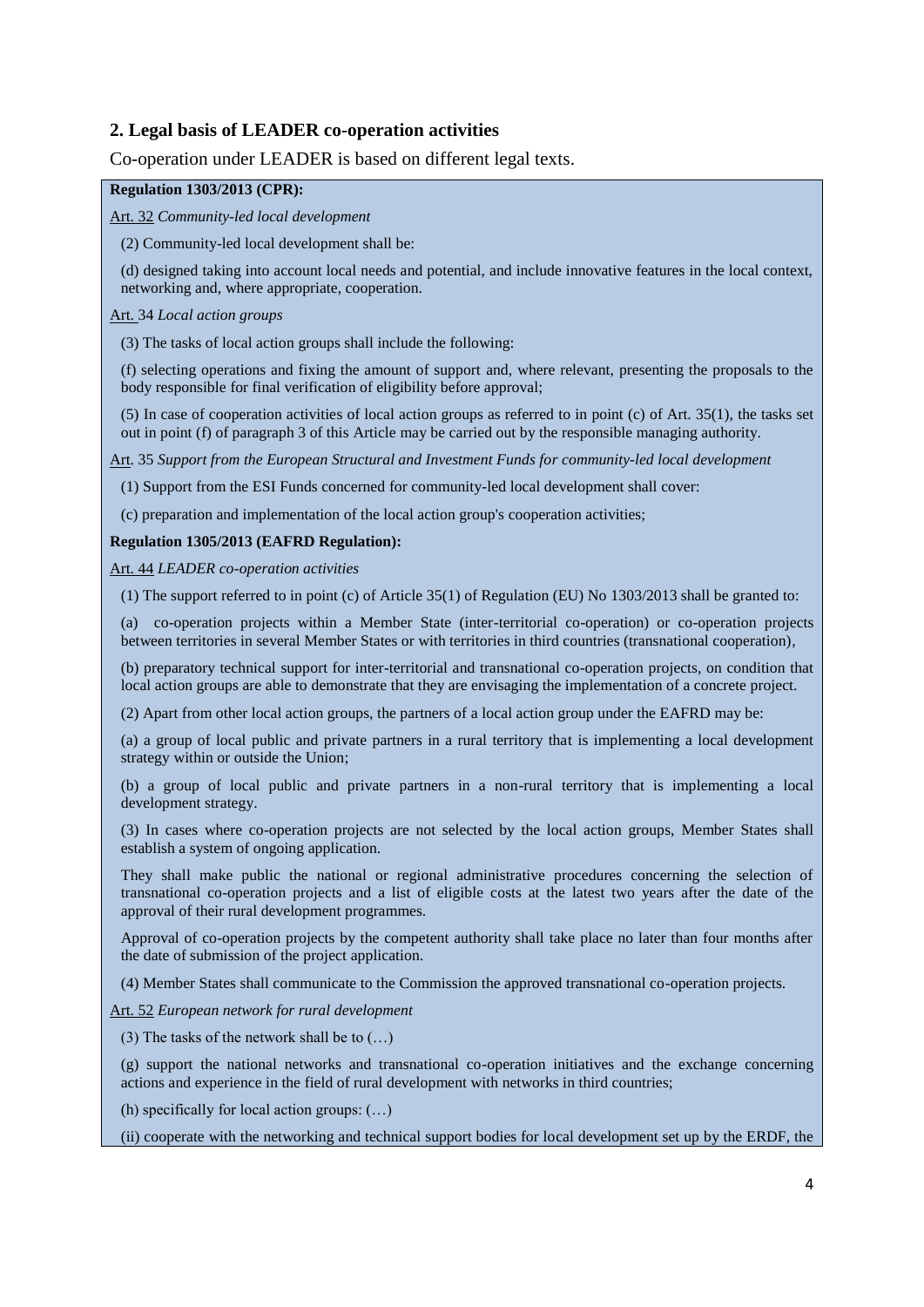ESF and the EMFF as regards their local development activities and transnational co-operation.

Art. 54 *National rural network*

(3) EAFRD support under Art. 51 (3) should be used: (…)

(b) for the preparation and implementation of an action plan covering at least the following: (…)

(iii) activities regarding the provision of training and networking for local action groups and in particular technical assistance for inter-territorial and transnational co-operation, facilitation of co-operation among local action groups and the search of partners for the measure referred to in Article 35 (…).

#### <span id="page-4-0"></span>**3. Eligibility conditions under the EAFRD<sup>4</sup>**

#### <span id="page-4-1"></span>*3.1. General principles*

• Geographical scope:

The geographical scope of possible co-operation partners of EAFRD/LEADER LAGs are listed in Art. 44(2) of the EAFRD Regulation. In particular, this article states that LAGs may co-operate with partners from countries **within and outside the European Union**. Partners from within the European Union may be located in both **rural and urban areas**. However, partners from outside the European Union can only be located in rural areas.

To fully maximise the potential benefits of co-operation, Managing Authorities (MAs) should avoid limiting the geographical scope of co-operation unnecessarily. While LAGs may cooperate with partnerships in urban areas or areas outside the EU, only operations concerning LDS/LAGs selected for support under a CLLD/ LEADER measure of a rural development programme will be eligible for funding from the EAFRD. The provisions on the "Eligibility of operations depending on location" laid down for the ESI-Funds have to be respected (see Art. 70 CPR), especially as regards expenditure in third countries.

#### • Type of partners

**.** 

When defining the rules for co-operation, MAs should provide for a wide scope of potential partners to take account of the different forms of partnerships found in geographical areas within and outside the Union. In particular, they should not exclude co-operation between LAGs and partnerships other than LAGs

Article 44(2) of the EAFRD regulation states that a co-operation project partner of a LEADER LAG which is not another LAG has to be a "group of local public and private partners (…) that is implementing a local development strategy". This means that the scope of action of this group has to be similar to that of a LAG, but **does not have to comply with all the features** stipulated in Art. 33 CPR (on "Community-led local development strategies").

Moreover, the Report of ENRD LEADER Focus Group 3 ("Implementation of the LEADER cooperation measure") contains valuable elements of analysis and recommendations: [http://enrd.ec.europa.eu/leader/leader/focus-groups/en/focus-group-3\\_en.cfm](http://enrd.ec.europa.eu/leader/leader/focus-groups/en/focus-group-3_en.cfm)

<sup>4</sup> The ENRD has developed under the "LEADER Gateway" a comprehensive "LEADER Transnational Cooperation [TNC] Guide" which can be a useful tool for helping to develop a specific approach for programming cooperation. It has also published fact sheets with Member-State-specific information on TNC rules and procedures in 2007-13: [http://enrd.ec.europa.eu/leader/leader/en/transnational-cooperation\\_en.cfm](http://enrd.ec.europa.eu/leader/leader/en/transnational-cooperation_en.cfm)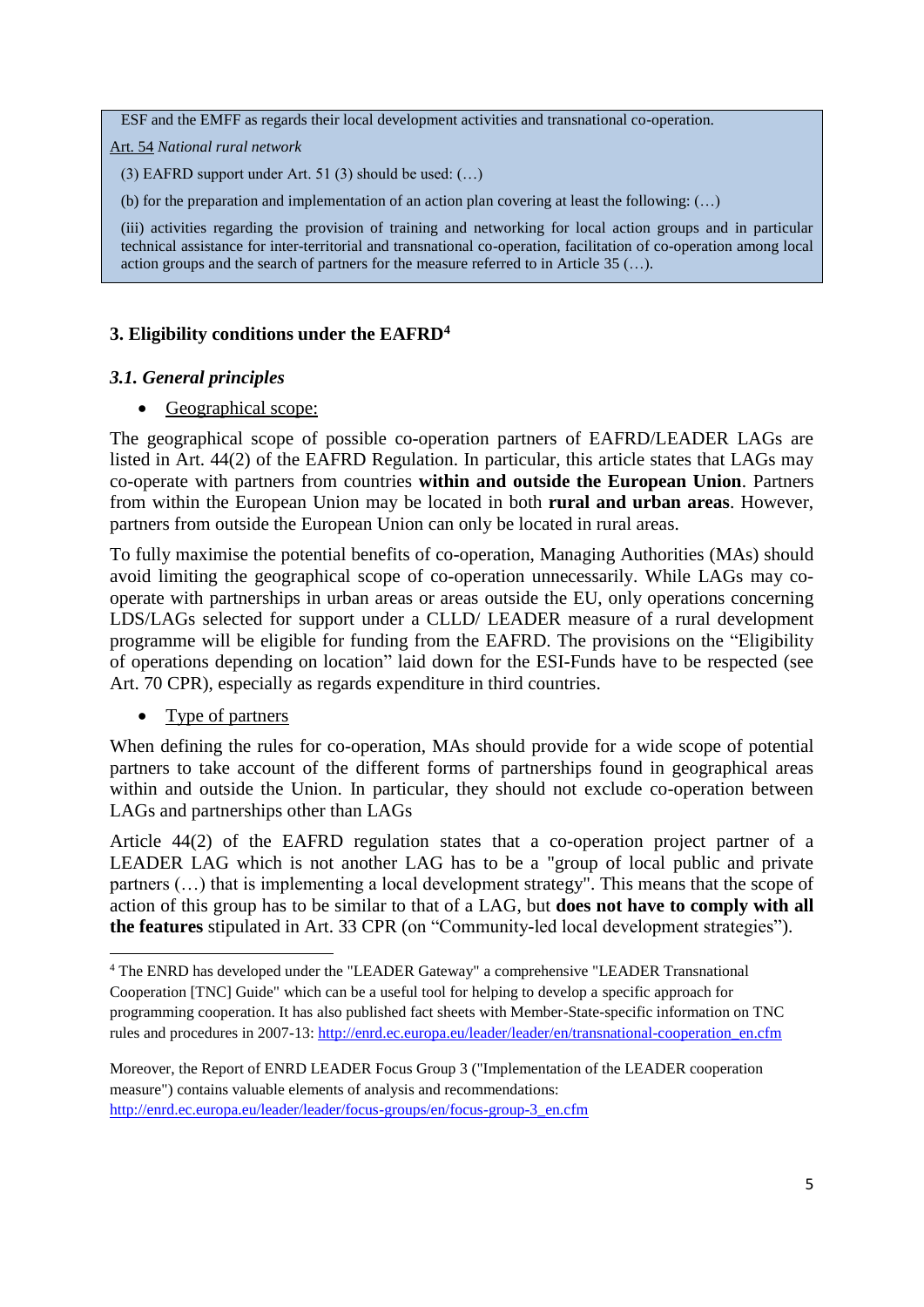At the beginning of a co-operation project, the partners should sign an agreement clearly specifying the tasks of each partner.

It is recommended that partners pre-define/agree the key criteria related to the activities to be carried out. They might also agree on the types of operation falling outside the scope of the project.

It is also important that the co-operation partners keep each other informed about progress with the project and any changes to its implementation, in order to allow for necessary adjustments to ensure the achievement of mutually agreed project objectives.

### • Beneficiaries of cooperation projects:

Co-operation projects require a higher degree of coordination than ordinary local projects. In many cases they also have a strong collective or territorial dimension. In those cases it makes sense that the final beneficiary of the support to a co-operation project can also be the LAG itself. This is explicitly allowed by Art. 34(4) CPR.

• The lead partner

It is not compulsory for co-operation projects to designate a lead partner (sometimes referred to as the coordinating local action group), but it is highly recommended. If there is no lead partner there has to be an extremely clear division of tasks between the partners and a very high and equal level of commitment.

The roles and responsibilities of the lead partner should normally include:

- Steering and coordinating the design of the project including the preparation of the co-operation agreement between the partners;
- Coordinating and monitoring the applications for finance by each partner;
- Steering and coordinating the implementation of the project and the tasks to be carried out by each partner (the organisation of exchanges, joint outputs and so on);
- Monitoring and communicating achievements and financial progress.

Other roles and responsibilities can be added according to the needs of each co-operation project.

The responsibilities of the lead partner need to be covered by a higher project budget than the other partners. This can either be financed: from the LAG or programme budget for cooperation of the partner concerned; or by a contribution from the other project partners.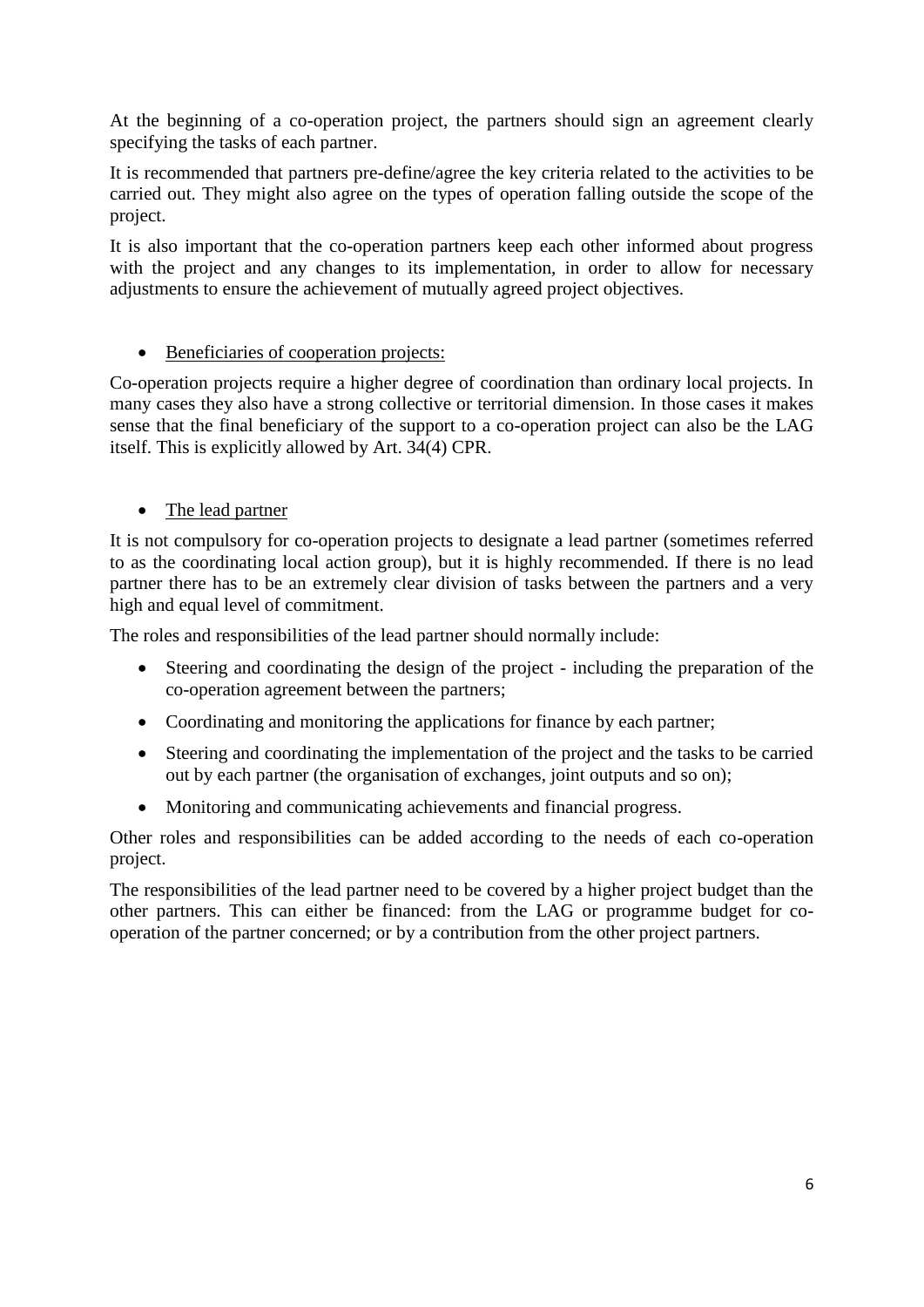### <span id="page-6-0"></span>*3.2. Types of support*

### <span id="page-6-1"></span>**3.2.1. Preparatory technical support<sup>5</sup>**

Art 35 (1)(c) CPR states that "Support from the ESI Funds concerned for community-led local development shall cover:… preparation and implementation of the local action group's cooperation activities."

This means that a **preparatory technical support element is mandatory** and should be introduced in all RDPs **for the whole programming period**. Such pre-development support had already been provided by many programmes during 2007-2013 and even during Leader+, but has now been made an obligatory element of the support to cooperation. This aims to boost the uptake of LAG co-operation activities.

The **costs made eligible under preparatory technical support** might include, for example:

- costs related to meetings with potential partners (travel, accommodation, and interpreters' fees etc.);
- project pre-development costs (e.g. participation at events, project feasibility study, consulting for specific issues, translation costs, additional staff costs).

However, it is difficult to foresee all the activities that may be necessary to meet the individual needs of a LAG in preparing a co-operation project. Therefore, it is strongly recommended **not to be too restrictive in the description of the eligible costs in the RDP**.

Preparatory technical support can only be granted under the condition that a LAG demonstrates it is envisaging the implementation of a concrete project. This means that it should at least identify the objectives and the character of a planned project. However, **receiving preparatory technical support does not imply an obligation to later on carry out such a project** if, for example, this proves not be viable. The preparatory support is still eligible if the project does not take place and LAGs should not be obliged to reimburse the funding.

Technical **preparatory support should not finance expenditure after a co-operation partnership has been established** on the basis of an agreement, as preparatory support by definition must precede the co-operation project itself.

MAs may decide to adopt an upper limit for preparatory technical support, and are free to choose the appropriate approach and criteria (for example a fixed amount per LAG or per application etc.)

#### <span id="page-6-2"></span>**3.2.2. Support for the co-operation project<sup>6</sup>**

EAFRD support can also be used to fund the activities of the co-operation project itself.

The co-operation project should be a **concrete activity with clearly identified deliverables or outputs** producing benefits for the territories concerned. Projects can be focused on a broad range of actions. They can, for example, cover capacity building and transfer of experience on local development through, for example, common publications, training seminars and twinning arrangements (such as exchanges of programme managers and staff)

**.** 

 $5$  Art. 44(1)(b) Reg. (EU) N° 1305/2013

 $6$  Art. 44(1)(a) Reg. (EU) N° 1305/2013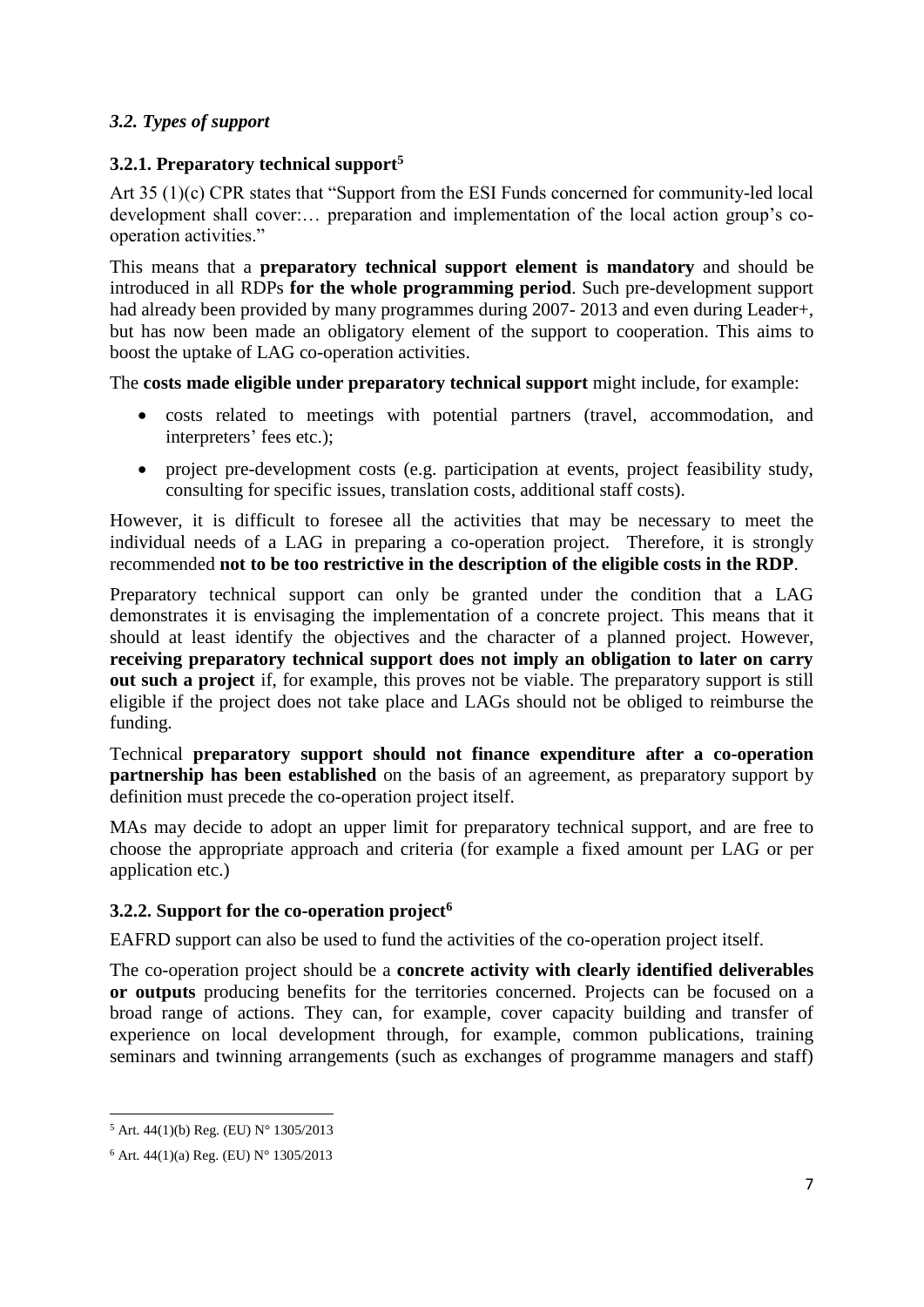which lead to the adoption of common or similar methodological and working methods or to joint or coordinated development work.

Eligibility criteria can be set in the LDS or at programme level, according to the selection system chosen (see 4.2.1 and 4.2.2 below). The criteria should follow the same approach used for projects implemented under the LDS ("local projects")<sup>7</sup>.

### <span id="page-7-0"></span>*3.3. Financial scope of the support to co-operation*

Within each RDP, a specific amount of the budget for the LEADER measure must be reserved for co-operation activities. This is to guarantee to LAGs the feasibility of implementing such projects. The budget for co-operation must appear in the financial output tables of the RDP.

Where the selection of co-operation projects is carried out by the LAGs, the related budget should be pre-allocated to the LAGs together with the allocation for the implementation of local projects. If, on the contrary, the co-operation activities are centrally managed, LAGs do not have any pre-allocated budget for those activities and apply for support on a project basis in the framework of calls organised by the MA.

Experience has shown that the development of co-operation projects needs time. That is why it is also recommended to secure a budget for national **co-financing** for co-operation throughout the funding period.

#### Cost categories:

In addition to the **costs incurred individually** by each co-operation partner, the share in **common costs** incurred within the co-operation activities should also be eligible. Common costs are those that have to be shared by the partners (for example for a joint website or brochure).

To avoid unnecessary obstacles for the LAGs, efforts should be made on a national level to harmonise the possible cost categories in national guidance or legislation and, above all, to clearly identify non-eligible cost categories

#### <span id="page-7-1"></span>**4. Procedures for the selection of co-operation activities**

#### <span id="page-7-2"></span>*4.1. The selection of technical preparatory support for co-operation*

To facilitate the start of cooperation work, it is recommended to have a separate procedure for technical preparatory support distinct from the selection procedure for co-operation projects themselves.

Selection of preparatory technical support can be undertaken either:

- a) via an administrative selection procedure the grant is delivered to the selected LAGs following the submission of an application to the Managing Authority; or
- b) via a local selection procedure conducted by the LAGs using part of the budget allocated to implement their LDS.

**<sup>.</sup>** <sup>7</sup> Art. 35(1)(b) Reg. (EU) N° 1303/2013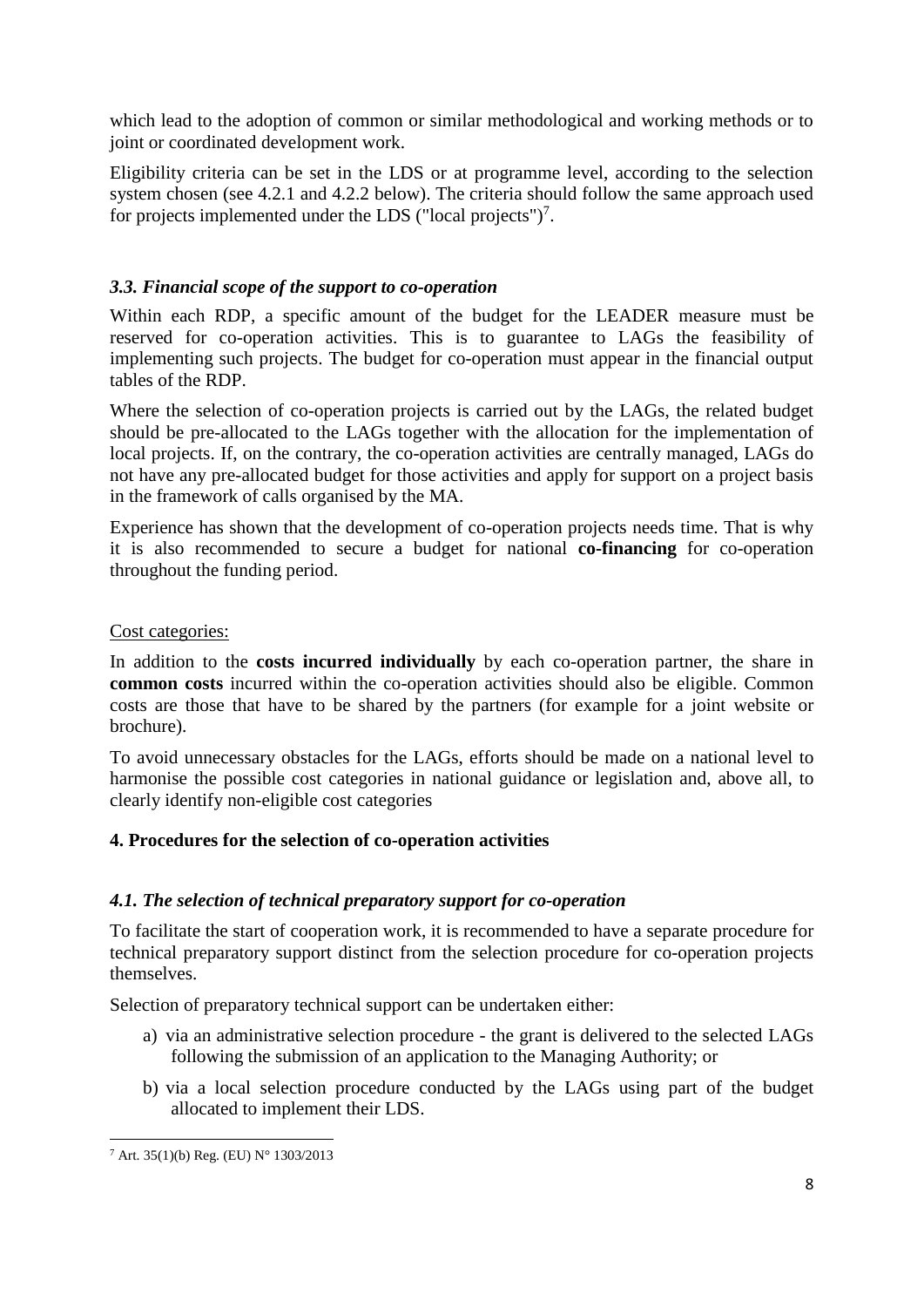#### <span id="page-8-0"></span>*4.2. Selection of co-operation projects themselves*

According to Art. 34 (CPR), it is up to the LAG to select projects to be implemented under the local development strategy (LDS). On the other hand, by way of derogation to Article 34(3)(f) CPR, cooperation projects may in some cases be selected by the Managing Authority (MA).

Thus, there are two ways of selecting projects: selection by the LAG; and through the MA (see 4.2.1 & 4.2.2 below). It is also possible to use both ways of selecting co-operation projects simultaneously within one programme.

The responsible authorities should contribute pro-actively to the reduction of delays in the decision-making process; the success of cooperation projects clearly depends on a swift treatment of applications from the different cooperation partners. The decision on the allocation of funding should take place within four months of the date of submission of the project (third paragraph of Art. 44(3) EAFRD Regulation.).This time limit should also apply to co-operation projects selected by LAGs.

Member States should ensure that differences in selection procedures and deadlines do not discourage LAGs from co-operation. As well as a quick decision-making process, for example, MAs are recommended to find ways for giving provisional approval to co-operation projects in their own territory, subject to the approval of the partners by other MAs within a reasonable timeframe. This should facilitate the implementation of projects involving the approval of different national or regional administrations

#### <span id="page-8-1"></span>**4.2.1 Selection by local action groups (LAGs)**

Where co-operation has been integrated into a LAG's local development strategy (LDS) as one of its priorities, co-operation projects are selected by the LAG. In this implementation model, the bottom up approach also applies to cooperation.

Ideally, and to remain as close as possible to the principles of CLLD/LEADER, it is highly recommended that LAGs include co-operation activities in their LDS. This can take the form of specific co-operation activities or a comprehensive co-operation strategy, depending on the needs identified in the SWOT analysis.

The LAG declares its intention to co-operate in domain(s) covered by its strategy; but the exact partners are not necessarily identified (since, for example, these might still have to be selected for LEADER funding under their RDPs). The LAG makes provision for co-operation in its action plan and financial plan (which can be adjusted as a result of a monitoring and evaluation procedure where necessary).

In this case, the cooperation budget is allocated to the LAG together with the allocation for the implementation of the LDS. The LAG selects its cooperation projects like any other project within the LDS. The role of the involved authorities is consequently also the same as for any other project although there are likely to be more steps as the partners of the project may depend upon the approval of another authority.

However, it is also possible to derogate the LAG's right to select co-operation projects to MAs because they are not merely local projects, but have a wider territorial impact. The MA may, therefore, find it important to steer the process by issuing calls for projects, setting up a selection board for co-operation projects, and defining uniform criteria including a thematic approach for all the LAGs in the programme area.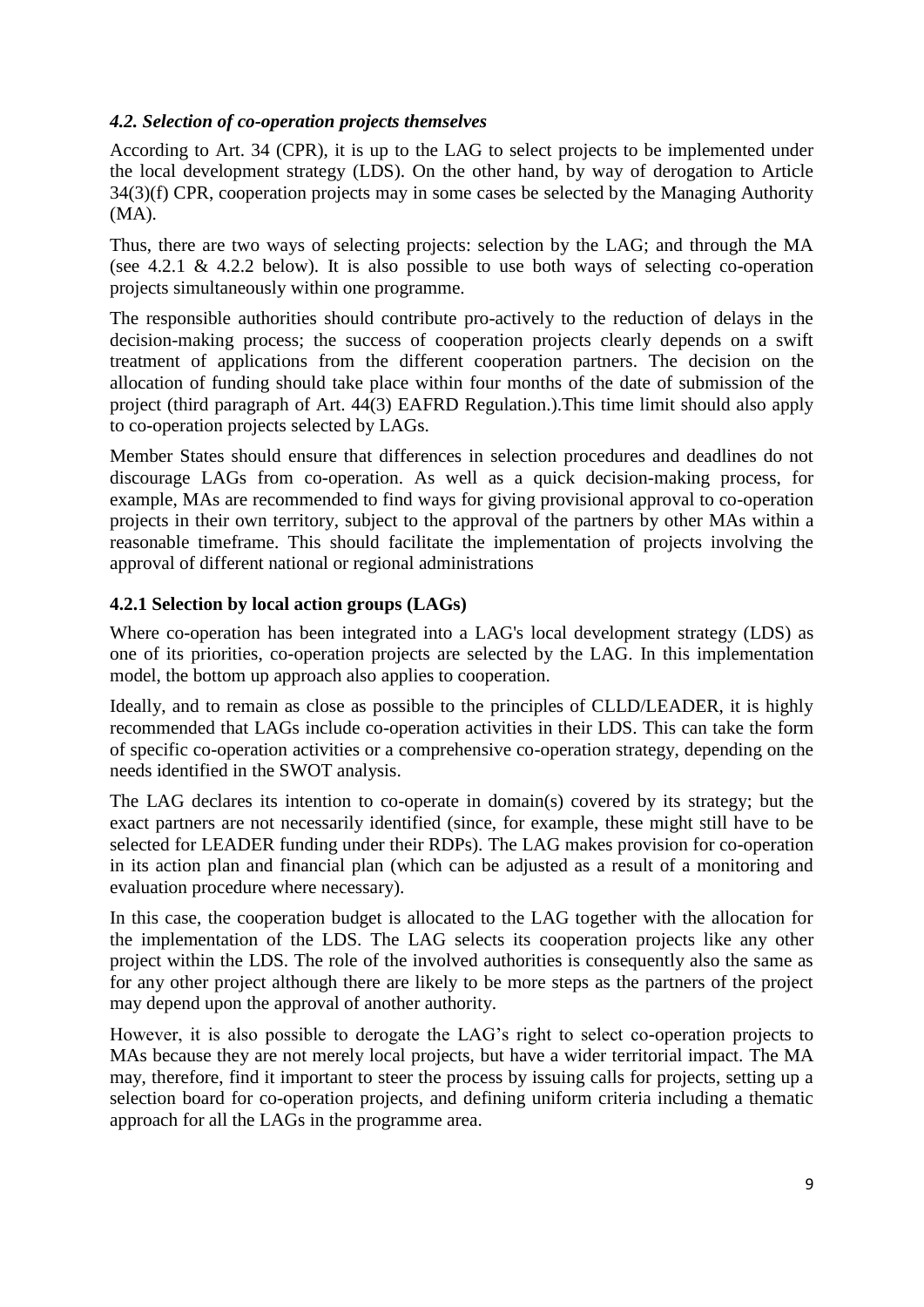Many Member States have handled things in this way throughout several generations of LEADER (see examples of the current period<sup>8</sup>). Such an option should, however, not prevent LAGs from choosing cooperation projects that are in line with their strategy. Nor should it eliminate or weaken the bottom-up character of the projects.

### <span id="page-9-0"></span>**4.2.2. Selection by Managing Authorities**

In the case where MAs take care of the selection of cooperation projects, an 'ongoing' application should be established (Art. 44(3) EAFRD Regulation). This obligation should be understood in a way that, if the selection of projects is organised through calls, these should either be permanently open for the duration of the entire period or there should be at least three to four calls a year in order to guarantee continuous access to this type of support.

In any case, calls should be organised often enough not to hinder the implementation of projects involving partners stemming from different programme areas (see Section 5 below and also Annex 2: CLLD Guide, section 8.4). Given the time taken to select co-operation projects, MAs are encouraged to find ways of harmonising the closure of the selection process at the end of the programme.

The MA should also communicate whether a project has been approved or not to the partners and other MAs. This information exchange is required since project implementation (e.g. payments) can only start if all relevant procedures have been completed.

As stated above, MAs should ensure a quick decision-making process and are encouraged to find ways for giving provisional approval to co-operation projects in their own territory subject to the approval of the partners by other MAs within a reasonable timeframe. Such measures should facilitate the implementation of projects involving the approval of different national or regional administrations.

#### <span id="page-9-1"></span>**5. Specific provisions for transnational co-operation (TNC)**

**.** 

The EAFRD Regulation contains provisions which should specifically enhance the implementation of transnational co-operation (TNC) projects and reduce known bottlenecks, which are linked to the fact that each project needs the approval of several MAs from different Member States.

Article 44 of the EAFRD Regulation contains several important of obligations for MAs in the management of TNC which are set out below. (See also Section 6 for obligations for both the European Network for Rural Development (ENRD) and the National Rural Networks (NRNs) as regards technical support for TNC.)

 *"[Member States] shall make public the national or regional administrative procedures concerning the selection of transnational co-operation projects and a list of eligible* 

<sup>8</sup> See "TNC Member States rules & procedures 2007-2014" on the ENRD website: [http://enrd.ec.europa.eu/leader/tnc\\_guide/member-states-tnc-rules-and-procedures/en/member-states-tnc-rules](http://enrd.ec.europa.eu/leader/tnc_guide/member-states-tnc-rules-and-procedures/en/member-states-tnc-rules-and-procedures_en.cfm)[and-procedures\\_en.cfm](http://enrd.ec.europa.eu/leader/tnc_guide/member-states-tnc-rules-and-procedures/en/member-states-tnc-rules-and-procedures_en.cfm)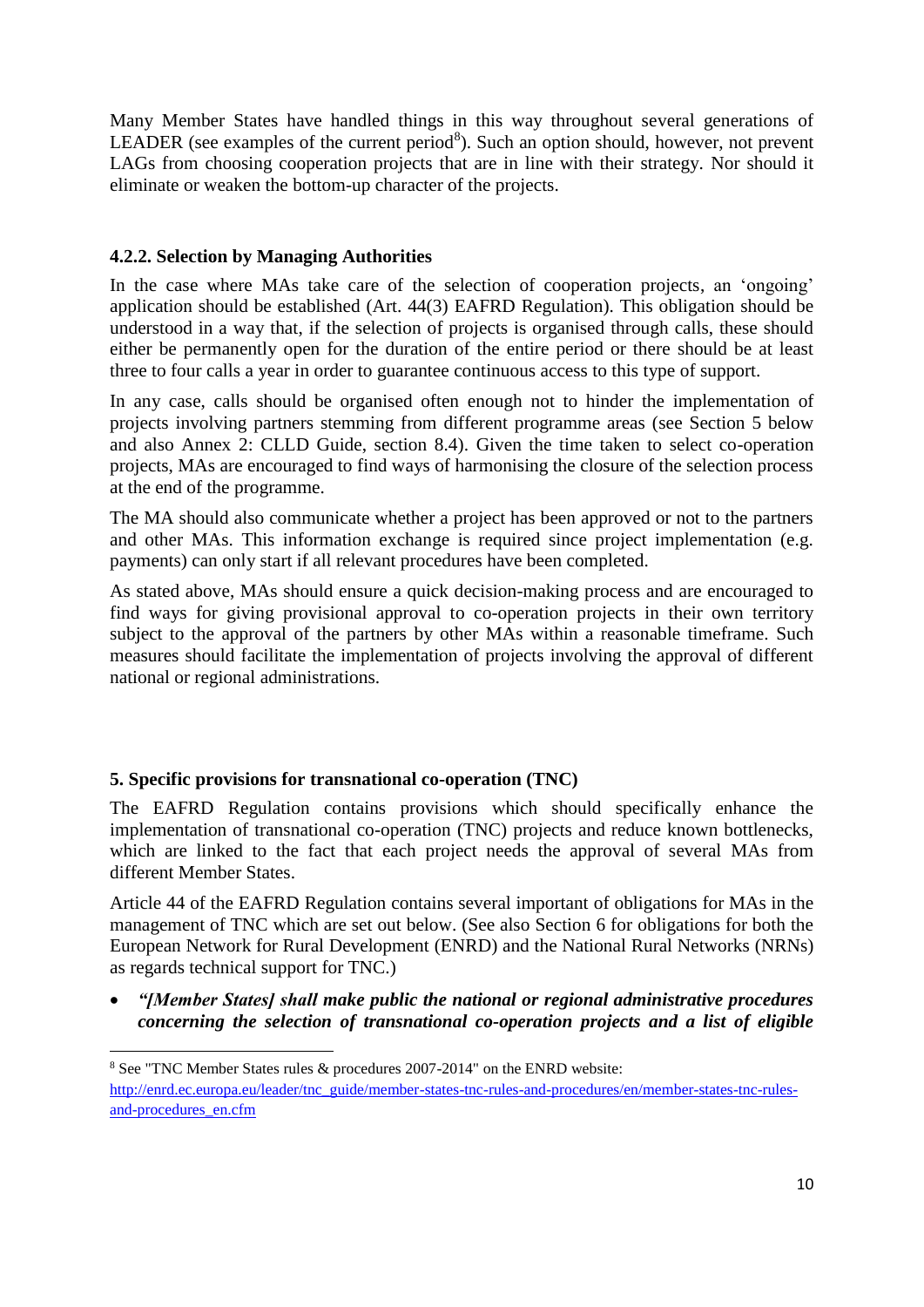#### *costs at the latest two years after the date of the approval of their rural development programmes"* (para. 2 Art. 44(3) EAFRD Reg.)

This should help to provide a publicly accessible overview of these items to all interested parties. This is especially important for LAGs who, in order to establish a TNC project, have to understand not only the rules for TNC in their own RDP, but also those which apply to any cooperation partners.

It is also recommended to exchange experience between the different types of rules in order to achieve similar approaches. This is especially important for Member States (MS) between which many TNC projects can be expected – according to the 2007-13 experience. An inspiration can be the TNC factsheets (fiches) for each Member State published on the ENRD 2007-2013 website. It is expected that for 2014-2020 the ENRD will collect and publicise the information in a similar way.

 "*Approval of co-operation projects by the competent authority shall take place no later than four months after the date of submission of the project application."* (Para 3. Art. 44(3) EAFRD Reg.)

To facilitate the implementation of projects involving the approval of different national or regional administrations, Member States should ensure a quick decision-making process, so that the differences in selection procedures and deadlines do not discourage LAGs from co-operation. Four months is the maximum time delay for making a decision on a cooperation project application seen as acceptable by the regulation.

MAs are recommended to find ways for giving provisional approval to co-operation projects in their own territory subject to the approval of the partners by other MAs within a reasonable timeframe.

 *"Member States shall communicate to the Commission the approved transnational cooperation projects."* (Art. 44(4) EAFRD Reg.)

This has two objectives: to ensure a follow-up of TNC at European level (the Commission providing consolidated information on the approvals); and to offer a platform for exchange of information between MS involved in the same TNC project:

Due to the lack of a coordinated approval procedure, the obligation for notification relates to each individual approval. NRNs can help the Managing Authorities in gathering the necessary information and dealing with the follow-up. The ENRD can assist within the scope of its tasks (Art.  $52(3)(g)$  EAFRD Reg.<sup>9</sup>) by disseminating and publishing information (see also Section 6 below).

The notification has to be done via SFC 2014.<sup>10</sup> (For a draft reporting form, see Annex 3). More detailed information on this procedure will be made available in due time. As regards the periodicity of the notifications, it is recommended that these are made on an ongoing basis.

The experience in 2007-2013 has shown that some MS are reluctant to submit the notifications if they are not in possession of all data requested in the form. But as one of

**<sup>.</sup>** <sup>9</sup> Art. 52(3). The tasks of the network shall be to... (g) support the national networks and transnational co-operation initiatives and the exchange concerning actions and experience in the field of rural development with networks in third countries.

<sup>10</sup> http://ec.europa.eu/sfc/en/index-page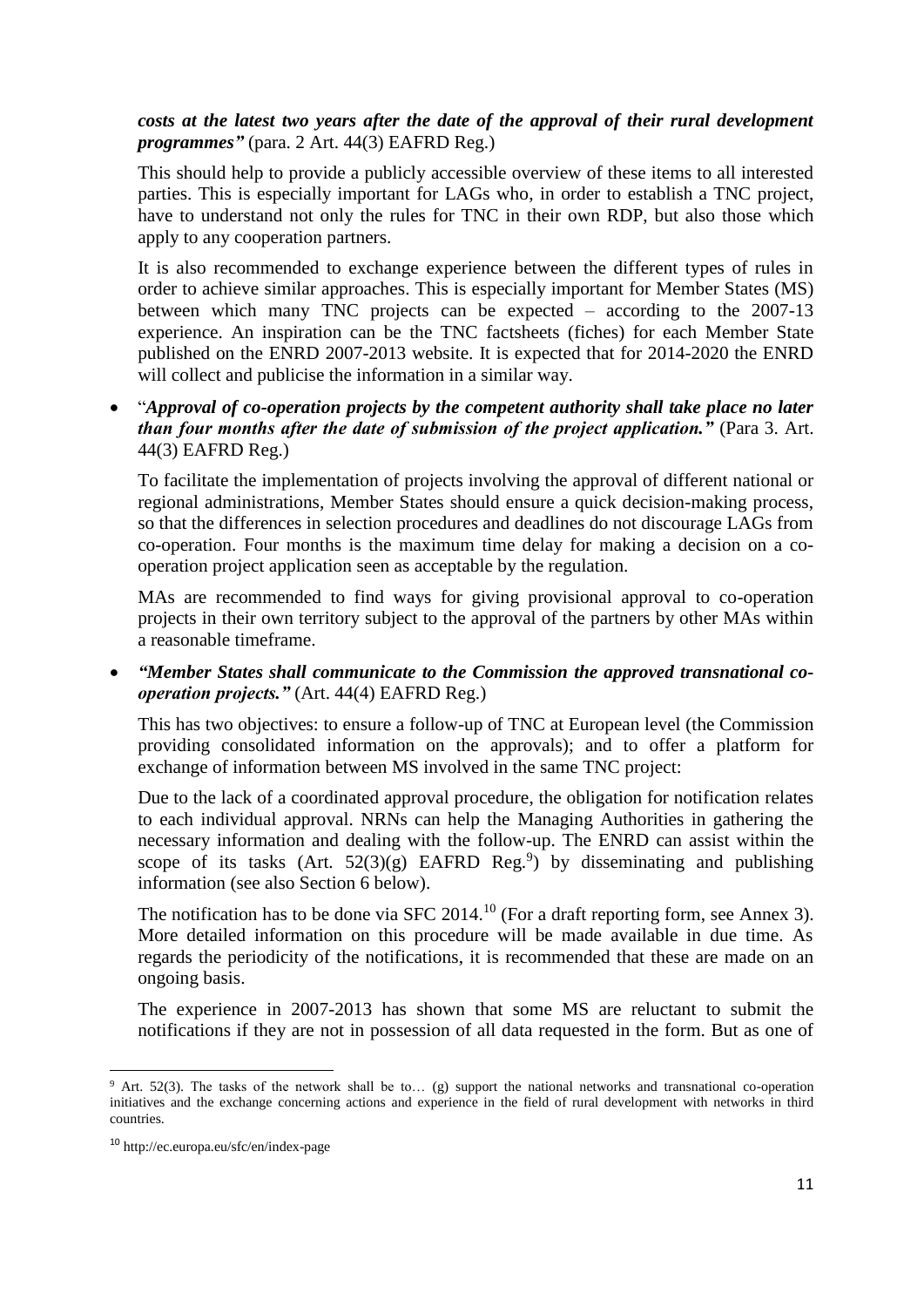the main aims is to allow for a rapid exchange of information, MS are invited to notify the approvals even if the form is not fully completed. The fact that the form is submitted through SFC does not imply any negative consequences for the MS if in the first instance it is not completely filled in. Any remaining information should be updated in the SFC when it is available.

### <span id="page-11-0"></span>**6. The role of the rural networks (ENRD and NRNs) in LEADER cooperation**

The EAFRD Regulation lists the tasks which the European Network for Rural Development (ENRD) and the national rural networks (NRNs) should fulfil. Both have a specific stake as regards the general support and specific technical support to LAGs in the domain of LEADER co-operation.

As regards the ENRD, there is a clear mandate to support both transnational initiatives and the national rural networks in this respect. Moreover, the ENRD will co-operate with the networking and technical support bodies for CLLD set up by the other ESI-Funds, also specially as regards transnational co-operation (see Art.  $52(3)(g)$  and (h)(ii) EAFRD Reg.).

As for the tasks of the NRNs regarding co-operation, there is a very specific focus on the provision of technical assistance and facilitation of the cooperation activities of LAGs. This can be done through different training and IT tools, but can also include the provision of individual or collective consultancy or mentoring (see Art. 54(3)(b)(iii) EAFRD Reg).

### <span id="page-11-1"></span>**7. Final recommendations**

To promote cooperation in the community-led local development (CLLD) context, Member States (MS) could give priority in their selection procedure to LAGs which have integrated cooperation into their local development strategies (LDS). They could, for example, make the quality of LAG proposals for co-operation a criterion for selecting their strategies.

Having in mind that, in the system of shared management, not all rules can be harmonised on a European level, it is moreover recommended to make efforts to harmonise the procedures and definitions for LEADER cooperation as far as possible at MS level. This is especially valid as regards inter-territorial co-operation in MS with regional RDPs, but also between MS involved in transnational co-operation (TNC). The reference documents listed below can provide help in this aspect.

It should be taken into account that LEADER cooperation is a distinctive tool for LAGs that are implementing a LDS. The use of other tools for territorial co-operation offered by the ESI-Funds - notably the European territorial co-operation goal (ETC) programmes financed by the ERDF - can be a complementary asset and create synergies, always having in mind possible different scope and size of projects implemented.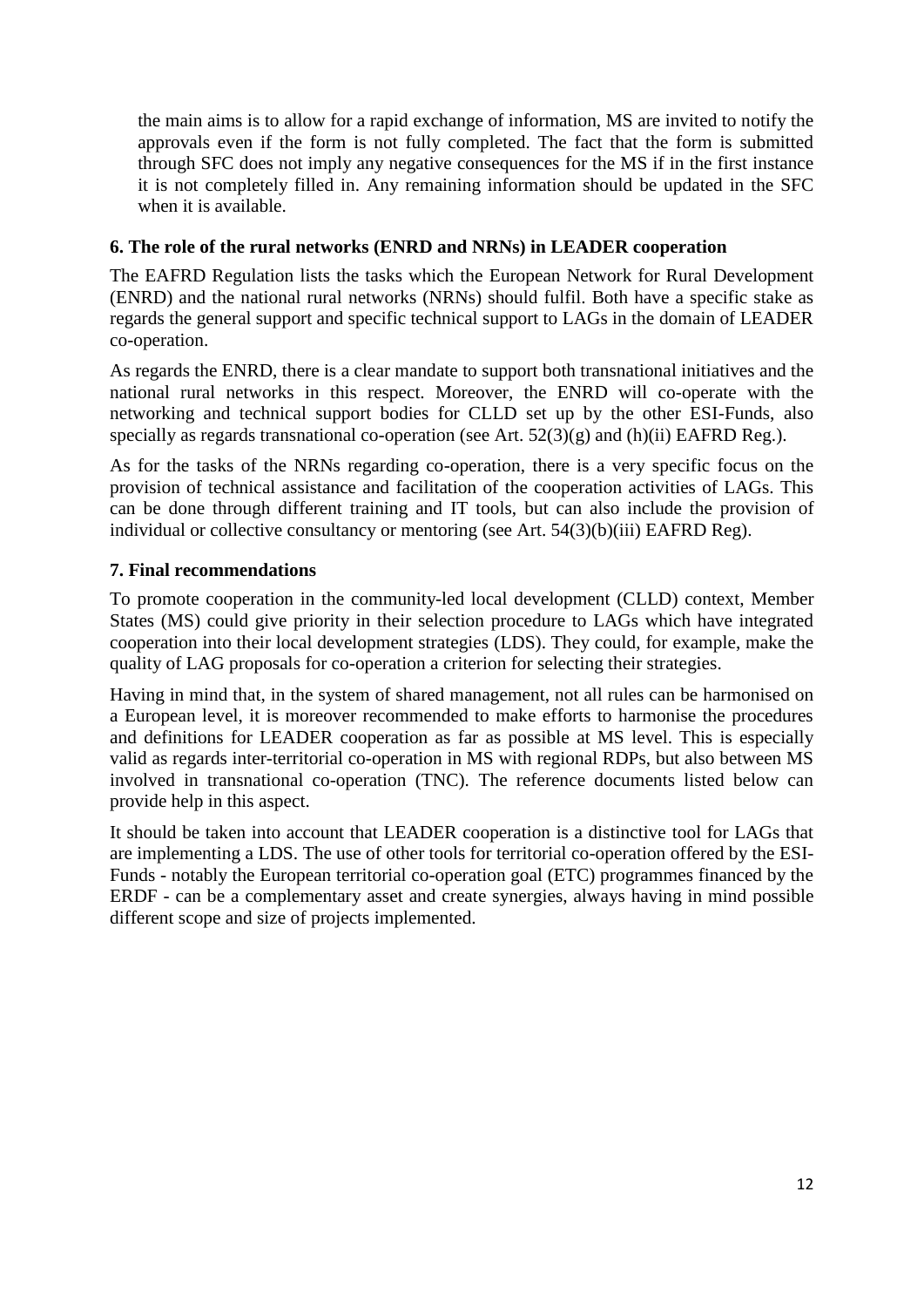### <span id="page-12-0"></span>**ANNEX 1. Reference documents (2014-2020 period)**

#### **Reference documents (2014-20 period):**

- **Guidance on Community-led Local Development in European Structural and Investment Funds** (version from June 2014): section 8.4 (Co-operation projects) [http://ec.europa.eu/regional\\_policy/sources/docgener/informat/2014/guidance\\_com](http://ec.europa.eu/regional_policy/sources/docgener/informat/2014/guidance_community_local_development.pdf) munity local development.pdf
- **Guidance on Community-led Local Development for local actors**  http://ec.europa.eu/regional\_policy/sources/docgener/informat/2014/guidance\_clld local actors.pdf
- **Measure Fiche on LEADER** (available on CIRCA)

#### **Reference documents (2007-13 period):**

- Guide for the implementation of the Measure Cooperation under the LEADER axis of Rural Development Programmes 2007-2013 (It also includes methodological elements.). Available at: [http://enrd.ec.europa.eu/leader/leader/en/transnational](http://enrd.ec.europa.eu/leader/leader/en/transnational-cooperation_en.cfm)[cooperation\\_en.cfm](http://enrd.ec.europa.eu/leader/leader/en/transnational-cooperation_en.cfm)
- ENRD Focus Group 3: "Implementation of the cooperation measure in LEADER", Report to the LEADER subcommittee of 20 May 2010: [http://enrd.ec.europa.eu/leader/leader/focus-groups/en/focus-group-3\\_en.cfm](http://enrd.ec.europa.eu/leader/leader/focus-groups/en/focus-group-3_en.cfm)
- On methodological aspects of transnational co-operation (TNC), please see the LEADER TNC section on the ENRD website ("Practical information and tools on how to set-up and to implement Transnational cooperation projects"): [http://enrd.ec.europa.eu/leader/leader/en/transnational-cooperation\\_en.cfm](http://enrd.ec.europa.eu/leader/leader/en/transnational-cooperation_en.cfm)
- ENRD Final Report on the State-of-Play of the implementation of Rural Development Programme Measure 421 in the EU-27 (May 2014): [http://enrd.ec.europa.eu/enrd-static/app\\_templates/enrd\\_assets/pdf/leader](http://enrd.ec.europa.eu/enrd-static/app_templates/enrd_assets/pdf/leader-gateway/Measure_421_State_of_play_FINAL_May_2014.pdf)[gateway/Measure\\_421\\_State\\_of\\_play\\_FINAL\\_May\\_2014.pdf](http://enrd.ec.europa.eu/enrd-static/app_templates/enrd_assets/pdf/leader-gateway/Measure_421_State_of_play_FINAL_May_2014.pdf)
- NRN Guidebook, Chapter III, Section 3.6: Technical assistance for Transnational Cooperation (TNC) and inter-territorial cooperation (2014) : [http://enrd.ec.europa.eu/enrd](http://enrd.ec.europa.eu/enrd-static/app_templates/enrd_assets/pdf/guidebook/3.6.pdf)[static/app\\_templates/enrd\\_assets/pdf/guidebook/3.6.pdf](http://enrd.ec.europa.eu/enrd-static/app_templates/enrd_assets/pdf/guidebook/3.6.pdf)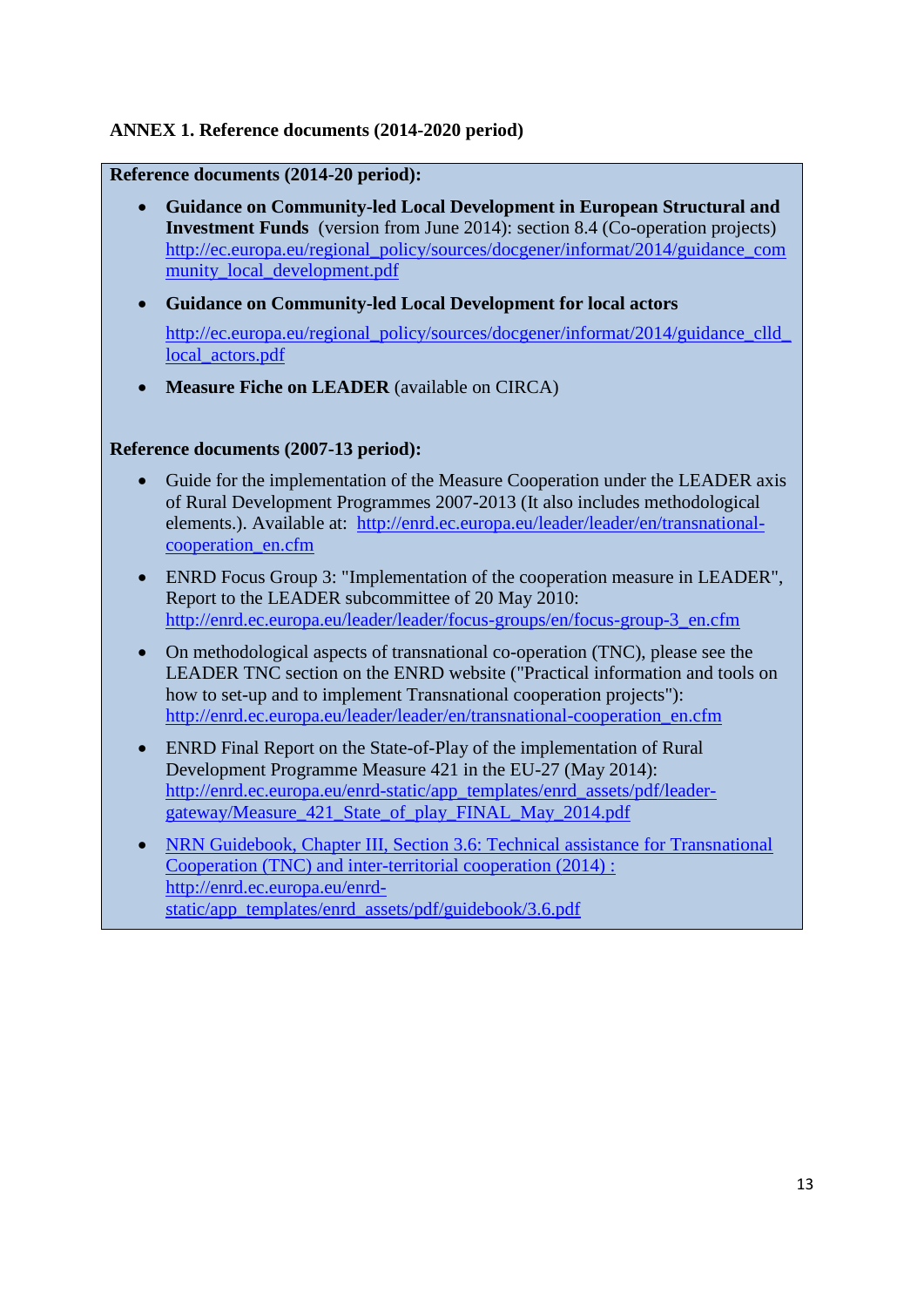### <span id="page-13-0"></span>**ANNEX 2. Section 8.4 of the CLLD Guide**

*"8.4. Co-operation projects*

*Under CLLD the Funds may finance the preparation and implementation of co-operation activities of local action groups.*

*The EAFRD and the EMFF regulations specifically define the scope and rules of co-operation for LEADER LAGs and EMFF FLAGs. As in the 2007-13 period, support will be available for implementation of inter-territorial and transnational projects. In addition preparatory technical support can be supported (e.g. costs for meetings between potential partners, studies etc.), if the LAGs demonstrate that they are preparing the implementation of a cooperation project.*

*For the sake of simplification and consistency, it is highly recommended to use the same rules for the ERDF and the ESF.*

*Rural LAGs and FLAGs in fisheries and coastal areas are now explicitly allowed to cooperate not only with partners implementing a local development strategy in respectively rural or fisheries areas, as was the case in 2007-2013, but also with local public-private partnerships in other types of areas which are implementing a local development strategy. Cooperation with local public-private partnerships located outside the borders of the EU will also be possible, although the EAFRD restricts this possibility to partners located in rural areas, whilst the EMFF does not limit the type of areas eligible.* 

*This opportunity could e.g. foster synergies between local groups running separate strategies but located in (partly) the same area (e.g. urban-rural or rural-fisheries or urban-fisheries). Apart from the advantage of exchanging experience and mutual learning, LAGs would benefit from developing co-operation around major themes that are better dealt with on a bigger scale.* 

*The experience with LEADER and Axis 4 of the EFF shows that in many cases it is the LAG/FLAG itself who will be beneficiary of the co-operation projects, since they are more complex to design and to manage than local projects.*

*As regards the management of co-operation projects, there are two possibilities (based on the experience of LEADER):*

*8.4.1. Selection of co-operation projects by the LAGs*

*In the first option, co-operation is integrated in the local development strategies and funding for co-operation (covering preparatory support and projects) is allocated at the same time as the local budget. Co-operation projects are selected by the local action groups in the same way as local projects.* 

*8.4.2. Selection of co-operation projects by managing authorities*

*As co-operation projects are more demanding in their design and management, some Member States may opt to let the Managing Authority select these projects and in addition to organise calls for the preparatory technical support for them. This has to be understood as an exception to the bottom-up approach.*

*In this case, as regards EAFRD, the Managing Authorities must set up a system of on-going applications. Decisions on the allocation of funding should take place within 4 months after the date of submission of the project. If the selection of projects is organised through calls, it is recommended to issue at least three to four calls a year in order to assure a similar pace of*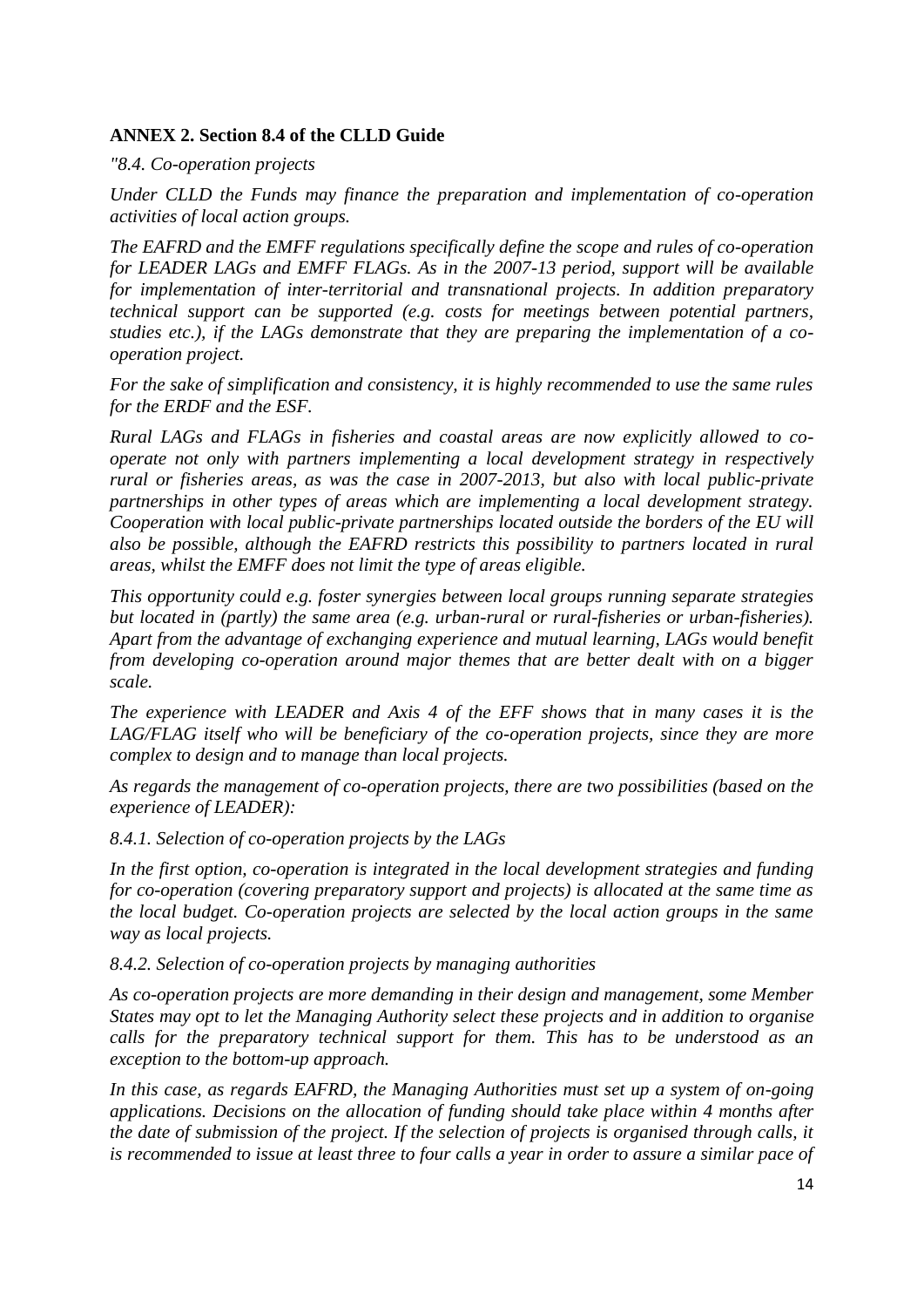*approval by all the Managing Authorities concerned by a co-operation project. In any case this should be often enough not to hinder the implementation of projects involving partners stemming from different programme areas.* 

*In order to facilitate the implementation of projects involving the approval of different national or regional administrations, Member States/regions should make appropriate provisions to ensure that differences in selection procedures and deadlines do not discourage LAGs from co-operation.*

*As regards transnational co-operation, under the EAFRD and the EMFF the following obligations are foreseen for Member States in order to support the overall implementation of those projects:*

*The administrative procedures have to be made public, including a list of eligible costs.*

*The Member State also has to communicate the approval of all transnational projects on a regular basis to the Commission. For the EAFRD, the Commission will set up an information exchange system which will help the involved authorities to have an overview on the approval process of a project in different Member States."*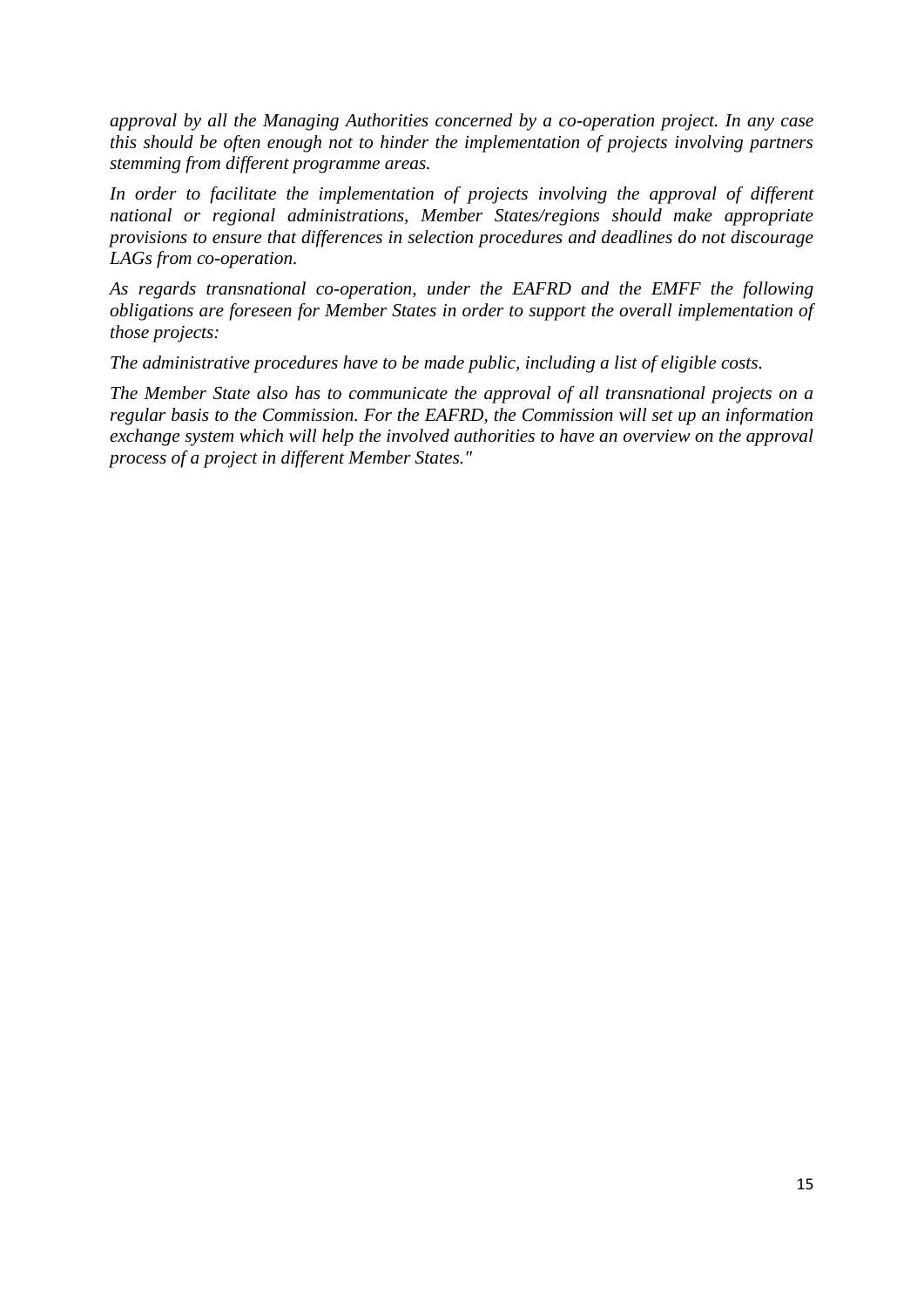## <span id="page-15-0"></span>**ANNEX 3. Information exchange form**

| <b>INFORMATION EXCHANGE FORM FOR TRANSNATIONAL CO-</b>                              |
|-------------------------------------------------------------------------------------|
| <b>OPERATION PROJECTS</b>                                                           |
| 1. Basic information on the project                                                 |
| 1.1. Title of the co-operation project (incl. acronym if relevant) [in English]*:   |
| 1.2. Duration of activities envisaged under the co-operation project <sup>*</sup> : |
| 1.2.1. Start date:                                                                  |
| 1.2.2. End date:                                                                    |
| 1.3. Preparatory technical support [to be provided separately for each partner]*:   |
| Was the co-operation project accompanied by a preparatory technical support?        |
| Yes                                                                                 |
| N <sub>o</sub>                                                                      |
| 1.4. Project topics / keywords [drop-down menu]*                                    |
| 1.5. Total cost for the lifetime of the co-operation project (in $\epsilon$ )*:     |
| out of which EAFRD:                                                                 |
| other public contribution:                                                          |
| private contribution:                                                               |
| If other funds have been raised, please indicate:                                   |
| 1.6. Additional information (or project website) [please provide a short project    |
| description]:                                                                       |
| Information on co-operation partners<br>2.                                          |
| 2.1. LAG 1 details*:                                                                |
| 2.1.1. Official name of the LAG [drop-down menu]:                                   |
| Leader partner: Yes<br>2.1.1.1.<br>N <sub>o</sub>                                   |
| 2.1.2. LAG contact person for co-operation                                          |
| 2.1.2.1. Name:                                                                      |
| 2.1.2.2. Address of contact:                                                        |
| $2.1.2.3.$ Telephone No:                                                            |
| 2.1.2.4. E-mail:                                                                    |
| 2.1.2.5. Languages spoken/understood:                                               |
| 2.1.3. Date of project approval :                                                   |
| 2.2. LAG 2 details:                                                                 |
| 2.2.1. Official name of the LAG [drop-down menu]:                                   |
| 2.2.1.1 Leader partner: Yes<br>N <sub>0</sub>                                       |
| 2.2.2. LAG contact person for co-operation                                          |
| 2.2.2.1.<br>Name:                                                                   |
| 2.2.2.2. Address of contact:                                                        |
| 2.2.2.3. Telephone No:                                                              |
| 2.2.2.4. E-mail:                                                                    |
| 2.2.2.5. Languages spoken/understood:                                               |
| 2.2.3. Date of project approval :                                                   |
| 2.3. Other partner details [in case of partner that is not a LAG]:                  |
| 2.3.1. Official name of the partner:                                                |